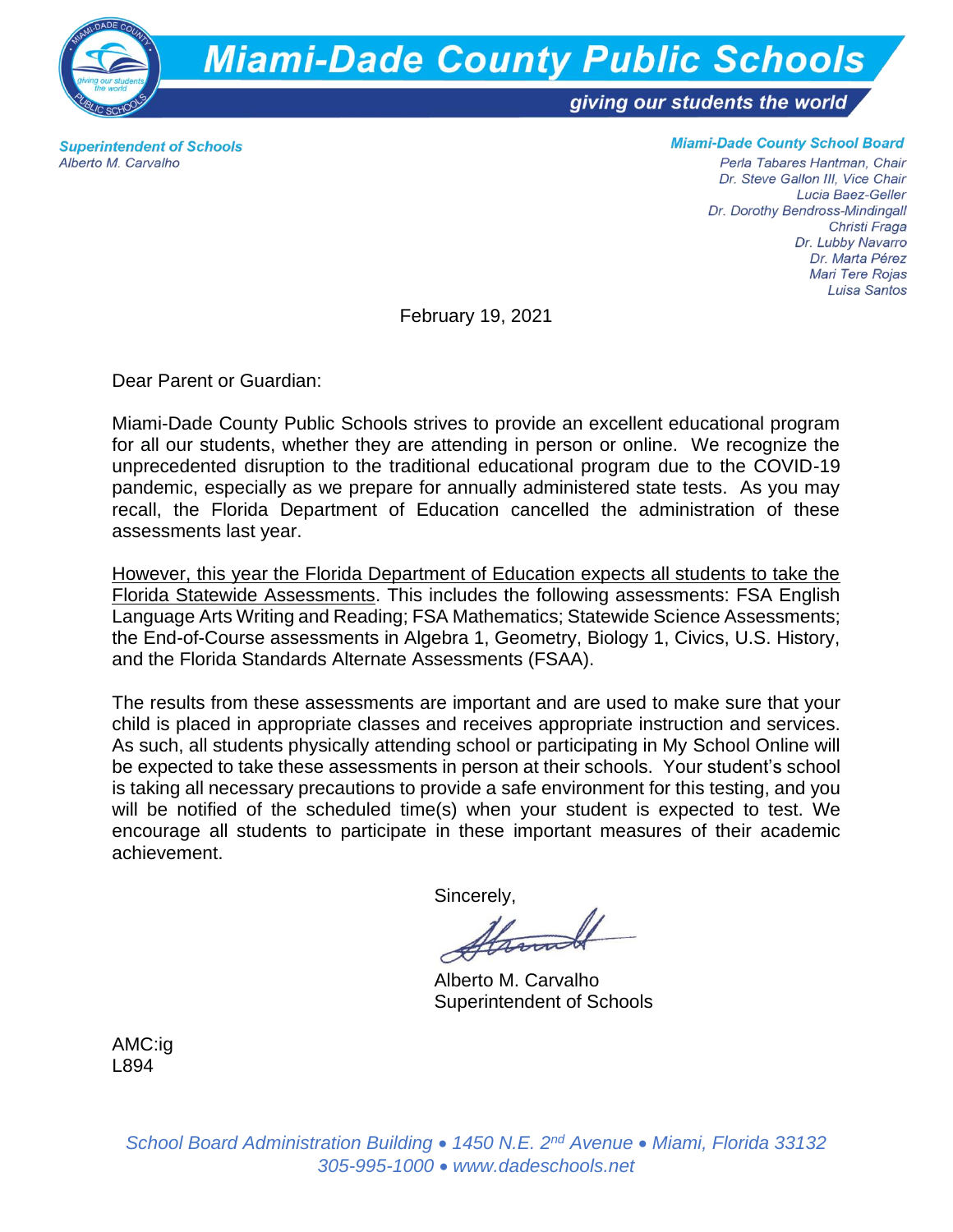

**Superintendent of Schools** Alberto M. Carvalho

**Miami-Dade County School Board** 

Perla Tabares Hantman, Chair Dr. Steve Gallon III, Vice Chair Lucia Baez-Geller Dr. Dorothy Bendross-Mindingall Christi Fraga Dr. Lubby Navarro Dr. Marta Pérez Mari Tere Rojas Luisa Santos

Febrero 19, 2021

Queridos Padres o Tutores:

Las Escuelas Públicas del Condado de Miami-Dade se esfuerzan por proporcionar un excelente programa educativo para todos nuestros estudiantes, lo mismo si están asistiendo a la escuela en persona o en línea. Reconocemos que la pandemia del COVID-19 ha causado una interrupción sin precedentes al programa educativo tradicional, especialmente a medida que nos preparamos para las pruebas estatales administradas anualmente. Como recordará, el Departamento de Educación de Florida canceló la administración de estos exámenes el año pasado.

Sin embargo, este año el Departamento de Educación de la Florida espera que todos los estudiantes tomen las evaluaciones estatales de la Florida, conocidas como FSA por sus siglas en inglés. Esto incluye las siguientes evaluaciones: Escritura y Lectura de Artes del Lenguaje Inglés; Matemáticas; los exámenes de ciencia a nivel estatal; las evaluaciones de fin de curso en Algebra 1, Geometría, Biología 1, Cívica, Historia de los Estados Unidos y las Evaluaciones Alternativas de los Estándares de la Florida (FSAA, por sus siglas en inglés).

Los resultados de estas evaluaciones son importantes y se utilizan para asegurarse de que su hijo(a) sea colocado en clases apropiadas y reciba la instrucción y los servicios apropiados. Como tal, se espera que todos los estudiantes que asistan físicamente a la escuela o participen en My School Online (escuela en línea) tomen estas evaluaciones en persona en sus escuelas. La escuela de su estudiante está tomando todas las precauciones necesarias para proporcionar un ambiente seguro para esta prueba, y se le notificará la(s) hora(s) programada(s) cuando se espera que su estudiante haga el examen. Animamos a todos los estudiantes a participar en estas importantes evaluaciones de su logro académico.

Atentamente,

Alberto M. Carvalho Superintendente de Escuelas

AMC:ig L894